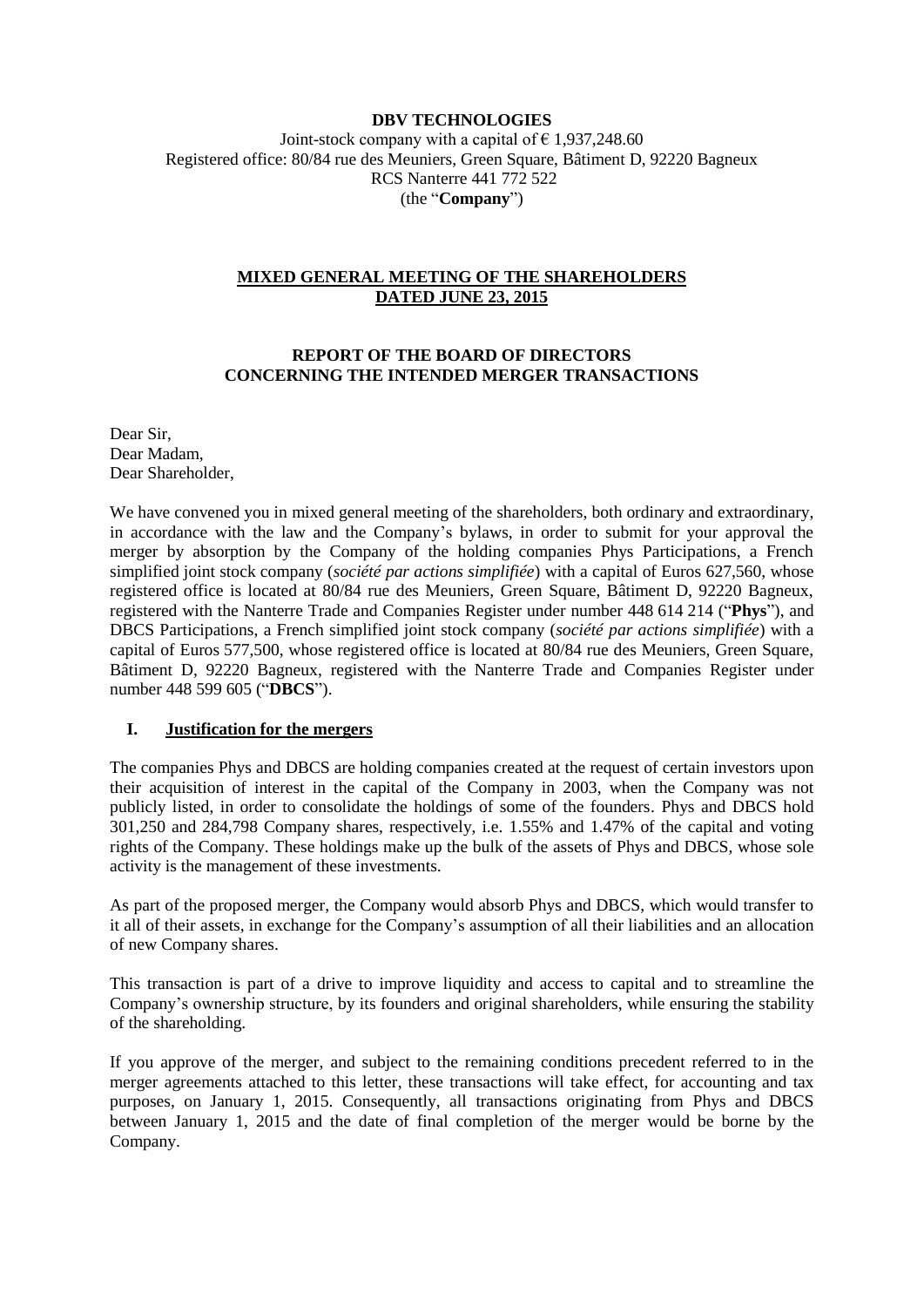Under the same conditions, DBCS and Phys will be automatically wound-up, without liquidation, by universal transfer of their assets to the Company (*transmission universelle de patrimoine*), in the state in which they be found on the date of final completion of the merger.

## **II. Evaluation of the participating companies**

A. Methods of Evaluation

Pursuant to the accounting regulations contained in articles 710-1 *et s.* of the General Accounting Plan from ANC Regulation 2014-03 (*Plan Comptable Général issu du Règlement ANC 2014-03*), the merger transaction involves companies under separate control and the control of the Company shall not be modified upon completion of the merger transaction, as a result of which the assets and liabilities transferred in the framework of the merger must be valued at their actual value (*valeur réelle*).

These evaluations were made on the basis of (i) annual accounts of the Company relating to its fiscal year ended December 31, 2014 as adopted by the Company's Board of Directors on March 24, 2014, (ii) Phys' annual accounts related to the fiscal year ended December 31, 2014 as adopted by its President on April 28, 2015 and approved on April 28, 2015 by the general meeting of the shareholders of DBCS, and (iii) DBCS' annual accounts related to the fiscal year ended December 31, 2014 as adopted by its President on April 23, 2015 and approved on April 23, 2015 by the general meeting of the shareholders of DBCS.

In accordance with Articles L. 236-10, R. 225-7, R. 236-6 and R. 236-7 of the Commercial Code, two merger auditors, the Group Fidorg Paris and Mr. Laurent Nadjar, were appointed by order of the President of the Commercial Court of Nanterre dated April 8, 2015 for the purpose of:

- (i) reviewing the terms of the merger transactions;
- (ii) ensuring that the relative values attributed to the shares of the companies involved in each transaction are relevant and that the exchange ratio is fair;
- (iii) reviewing the method(s) used to determine the proposed share exchange ratio;
- (iv) assessing the adequacy of these method(s) for the needs of the transactions, as well as the value to each of these methods leads, giving an opinion on the relative importance attributed to such methods in determining the value adopted;
- (v) indicating particular difficulties of evaluation, if any;
- (vi) assessing the value of the various contributions in kind and, if applicable, the special advantages (*avantages particuliers*) that would be granted;
- (vii) ensuring that the amount of the net assets contributed by each of the companies being acquired is at least equal to the amount of the capital increase of the Company;
- (viii) establishing one or more written reports, containing the particulars required pursuant to applicable laws and regulations, which will, as provided by the law and regulations in force, be made available to the shareholders of companies participating in the transaction.

The merger auditors are presently exercising their due diligence and have already been provided with some information about the participating companies, as well as the draft merger agreements and the draft resolutions submitted for your approval.

B. Evaluation of the absorbed companies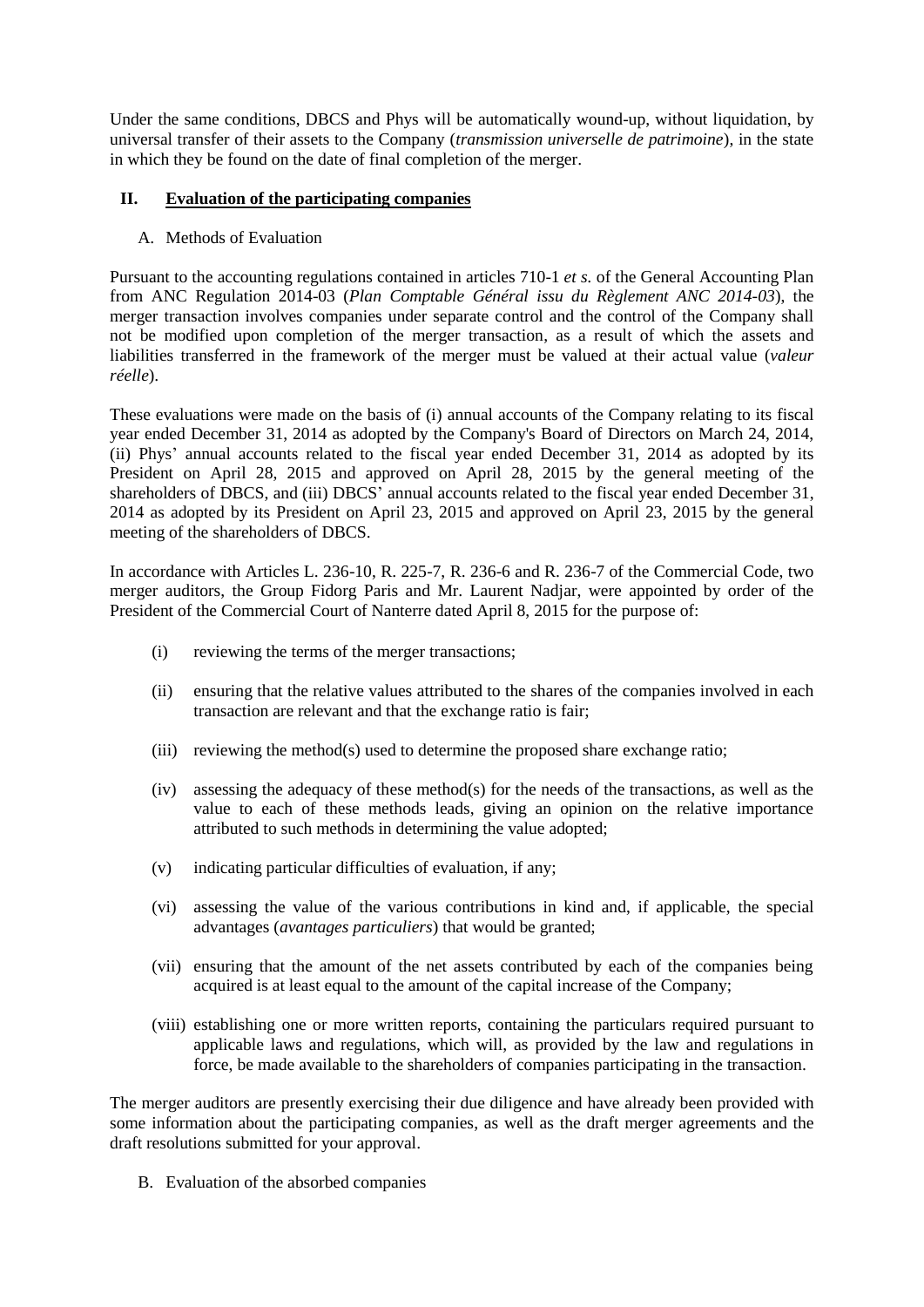### 1. **For Phys** :

|                                                      | Amount (in $\epsilon$ ) |
|------------------------------------------------------|-------------------------|
| <b>Assets transferred</b>                            |                         |
| Fixed financial assets (301,250 ordinary DBV shares) | 13,818,338              |
| Marketable securities                                | 69,999                  |
| Liquidities                                          | 21,510                  |
| <b>Total assets transferred</b>                      | 13,909,847              |
|                                                      |                         |
| <b>Liabilities assumed</b>                           |                         |
| Loans and other financial debts                      | 30,000                  |
| Accounts payable and other operating liabilities     | 2,520                   |
| Other debts                                          | 1,683                   |
| Provisions for contingencies (excl. taxes)           | 32,500                  |
| <b>Total liabilities assumed</b>                     | 66,703                  |
|                                                      |                         |
| Net assets transferred                               | 13,843,144              |

The actual value of the above assets and liabilities corresponds to the values for which they are accounted in the balance sheet of Phys as at December 31, 2014, except for fixed financial assets corresponding to the DBV shares held by Phys, which have been reevaluated according to the valuation method described below regarding the Company shares and the reserve corresponding to subsequent charges (*charges postérieures*) at closure of the fiscal year.

The reevaluated net assets to be contributed by Phys thus amount to a sum of Euros 13,843,144. As such, under the valuation method described above, the valuation of 100% of the share capital and voting rights of Phys is 13,843,144, i.e. Euros 220.59 per share.

#### 2. **For DBCS :**

|                                                      | Amount (in $\epsilon$ ) |
|------------------------------------------------------|-------------------------|
| Assets transferred                                   |                         |
| Fixed financial assets (284,798 ordinary DBV shares) | 13,063,684              |
| Accounts receivable                                  | 1,683                   |
| Marketable securities                                | 224,976                 |
| Liquidities                                          | 20,711                  |
| <b>Total assets transferred</b>                      | 13,311,054              |
|                                                      |                         |
| <b>Liabilities assumed</b>                           |                         |
| Loans and other financial debts                      | 30,000                  |
| Accounts payable and other operating liabilities     | 2,520                   |
| Tax and corporate debts                              | 979                     |
| Other debts                                          | 36                      |
| Provisions for contingencies (excl. taxes)           | 32,250                  |
| <b>Total liabilities assumed</b>                     | 65,785                  |
|                                                      |                         |
| Net assets transferred                               | 13,245,269              |

The actual value of the above assets and liabilities corresponds to the values for which they are accounted in the balance sheet of DBCS as at December 31, 2014, except for fixed financial assets corresponding to the DBV shares held by DBCS, which have been reevaluated according to the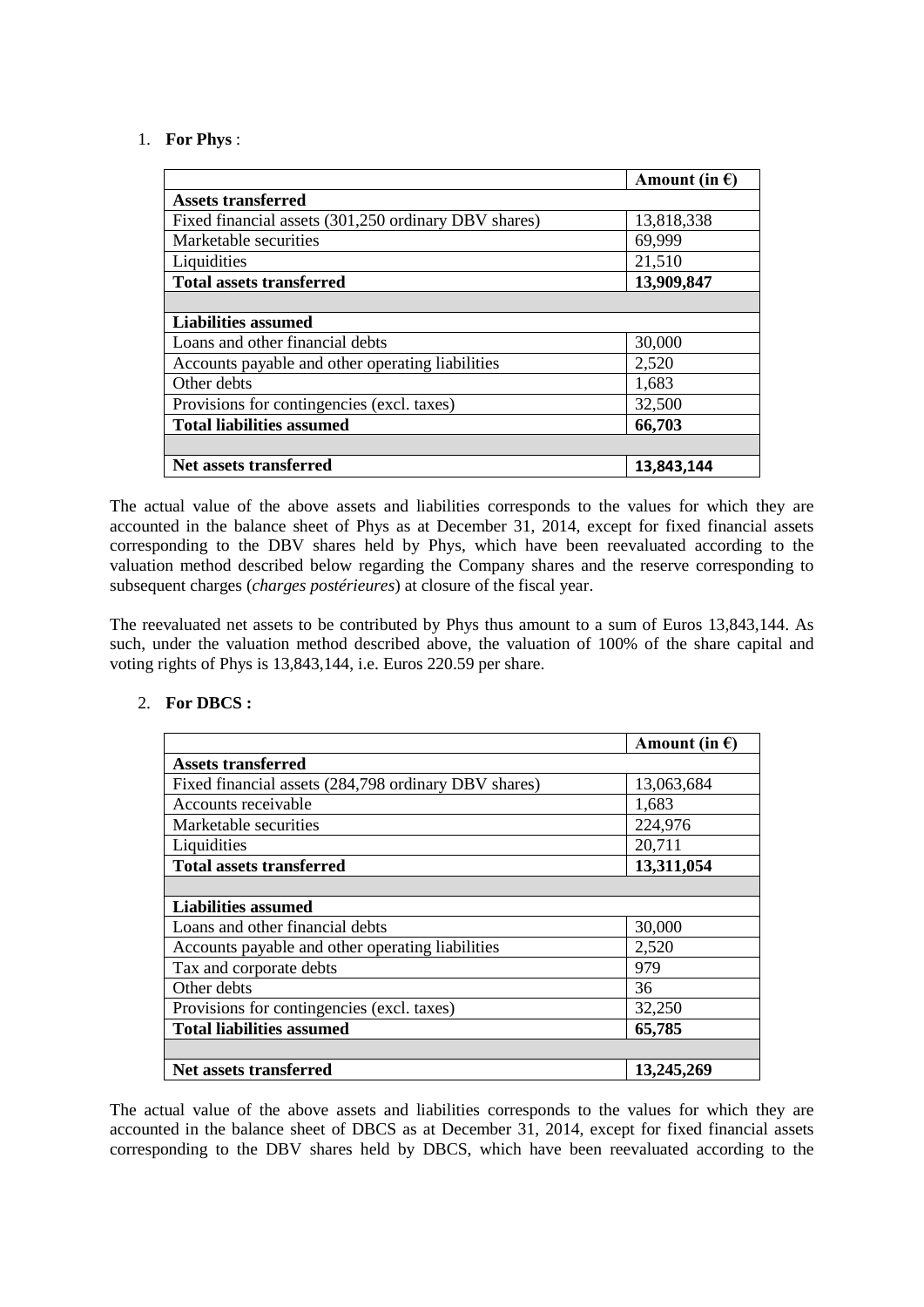valuation method described below regarding the Company shares and the reserve corresponding to subsequent charges (*charges postérieures*) at closure of the fiscal year.

The reevaluated net assets to be contributed by DBCS thus amount to a sum of Euros 13,245,269. As such, under the valuation method described above, the valuation of 100% of the share capital and voting rights of Phys is 13,245,269, i.e. Euros 229.36 per share.

C. Evaluation of the Company

As the shares of DBV are listed for trading on Enternext NYSE EURONEXT PARIS and Nasdaq in New York, it was decided to adopt a valuation per share equal to the average share price on the compartment B of Euronext Paris for the last thirty (30) days, weighted by trading volumes, at the signing date of the merger agreements, i.e. Euros 45.87 per share.

To the extent that the assets transferred, and consequently the net assets transferred, by Phys and DBCS are almost exclusively composed of shares of the absorbing Company, it did not appear appropriate to adopt a discount in the valuation of these shares and the shares of the Company that would be issued as part of the merger, given that, contrary to what may have occurred in connection with certain previous capital increase transactions, there was no justification for such a discount and the actual value was established on the basis of a weighted average price of the last thirty (30) days of trading.

As such, the valuation of 100% of the capital and voting rights amounts to Euros 888,605,932.80.

## **III. Determination of the exchange ratio**

The exchange ratio was determined based on the respective values of the involved companies as described above. This value per share determined for each entity allows for the calculation of the exchange ratio in the following manner:

For Phys: value per Phys share / value per Company share For DBCS: value per DBCS share / value per Company share

Thus the exchange ratio is the following:

- 4.8090 shares of DBV for one (1) share of Phys; and
- 5.0001 shares of DBV for one (1) share of DBCS.

## **IV. Related capital increases and merger premium**

If you approve the proposed merger transactions, in consideration for the contributions by Phys and DCBS mentioned above:

- 301,788 new ordinary shares of the Company having each a nominal value of  $\epsilon$  0.10, fully subscribed, would be issued by the Company in consideration for Phys' contribution by way of an increase in its share capital of Euros 30,178.80; and
- 288,755 new ordinary shares of the Company having each a nominal value of  $\epsilon$  0.10, fully subscribed, would be issued by the Company in consideration for DBCS' contribution by way of an increase in its share capital of Euros 28,875.50;

We inform you that the shareholders of Phys and DBCS have already agreed to waive all rights to the fractional shares (*rompus*) remaining after the calculation.